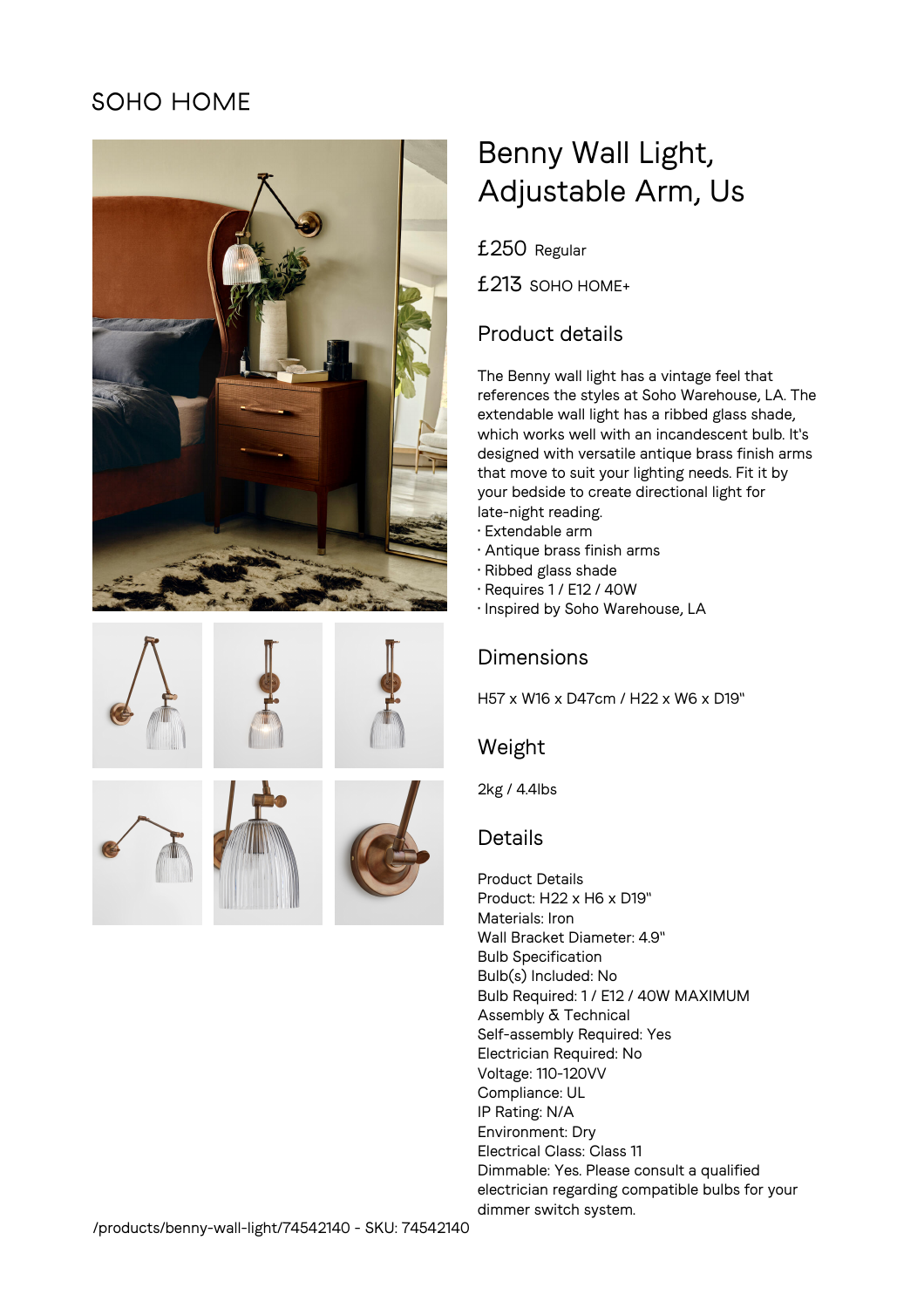



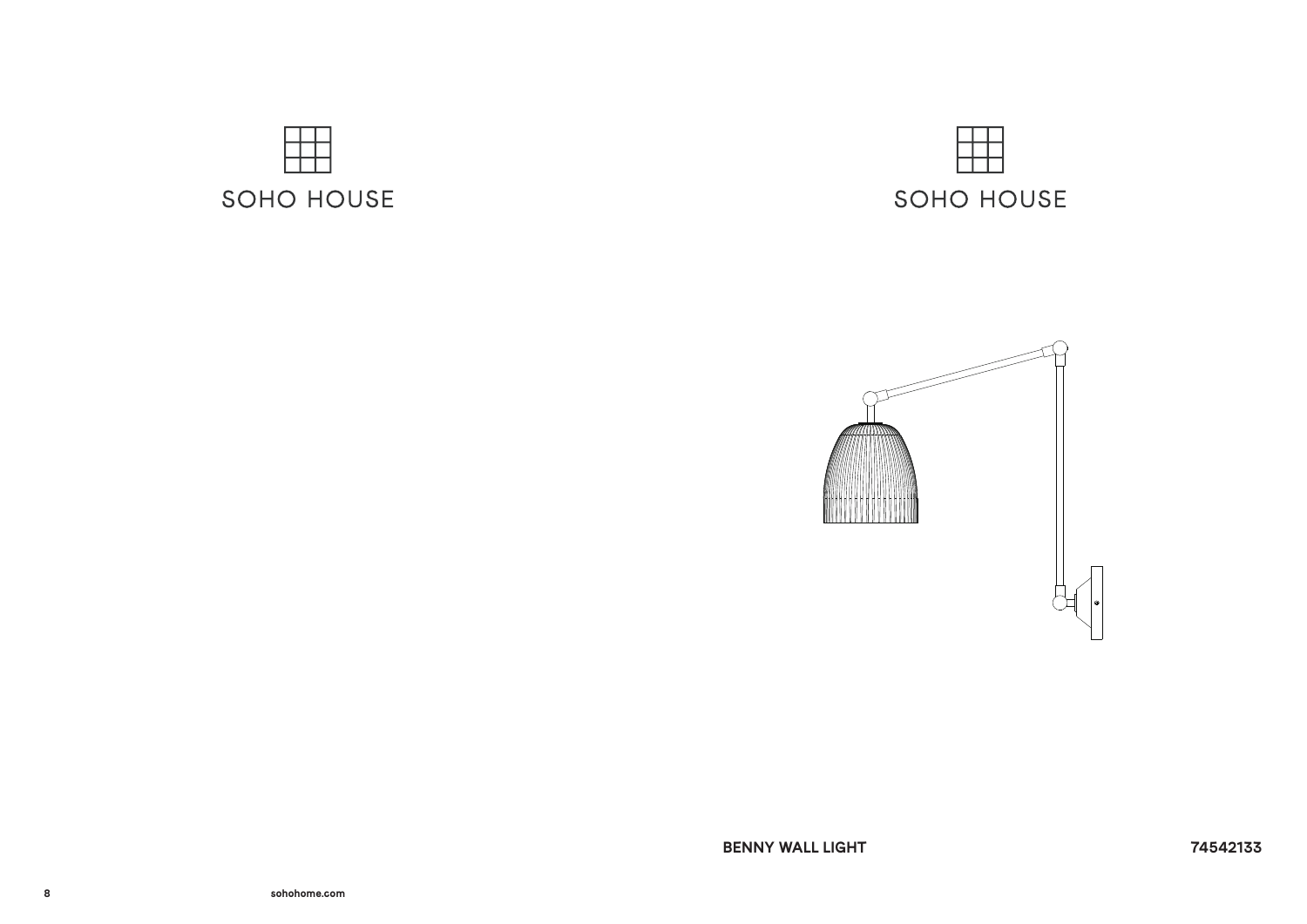

**Wall light (x1) A Terminal block (x1) C Mounting bracket (x1)(aached on wall plate) B Glass shade(x1) E D Metal collar (x1)(aached on lampholder)**

#### **PRODUCT DIMENSION**

570H x 160W x 470D mm(22.4H x 6.3W x 18.5D inch)

### **IMPORTANT SAFETY INSTRUCTIONS**

- These instructions are provided for your safety.
- Please read instructions carefully and completely before beginning the assembly and installation of this lighting fixture.
- This fixture has been rated for up to one (1) E14 28Watt Maximum light bulb (not included). To avoid the risk of fire, do not exceed the recommended lamp wattage. Dispose of old bulbs with care.
- For your safety: if the external flexible cable becomes damaged, it must be exclusively replaced by a qualified person in order to avoid any danger or the lighting fixture must be discarded.
- Unless otherwise marked / illustrated this lamp is meant for use in a dry, domestic, indoor environment only.
- The finish is only guaranteed against normal non-aggressive atmospheric conditions.
- Do not fit in locations near a heat source, the sea, or in polluted atmospheres.
- Please retain these instructions for future reference. If the product is sold please ensure the instructions are left with the appliance for the benefit and safety of the new owner.

## **If you need help or have damaged or missing parts, our team is here to assist.**

# **Please email hello@sohohome.com or call +44 (0)20 3819 8199**





### **WARNING**

- Electricity can be dangerous.
- Disconnect the power supply at the fuse box before installation.
- $\cdot$  Installation must be carried out by a competent person.
- If in any doubt consult a qualified electrician.
- Installation must comply with current local and national wiring regulations.

### **CHILD SAFETY**

- Do not allow children to tamper with the product.
- Keep packaging out of reach of children.

### **INSTALLATION**

- $\cdot$  Take care when handling and installing to avoid damage to the product.
- Remove all parts and hardware from box along with any plastic protective packaging.
- Do not discard any contents until after assembly is complete to avoid accidentally discarding small parts or hardware.
- Avoid mounting the fitting on a damp surface such as newly painted or plastered area. This may cause discoloration of the finish.
- When installing and whenever acting on the appliance ensure that the power supply has been switched off.

### **CARE INSTRUCTIONS**

- Wipe clean with a soft, dry cloth or static duster only.
- Always avoid the use of polishing agents, water, harsh chemicals or abrasive materials when cleaning as they may cause damage to the fixture.
- Always switch off the electricity supply before cleaning.

### **TOOLS REQUIRED (Not Supplied)**

- Cross Head Screwdriver
- **Flat Head Screwdriver**
- Pencil
- Drill
- Insulation Tape

**2**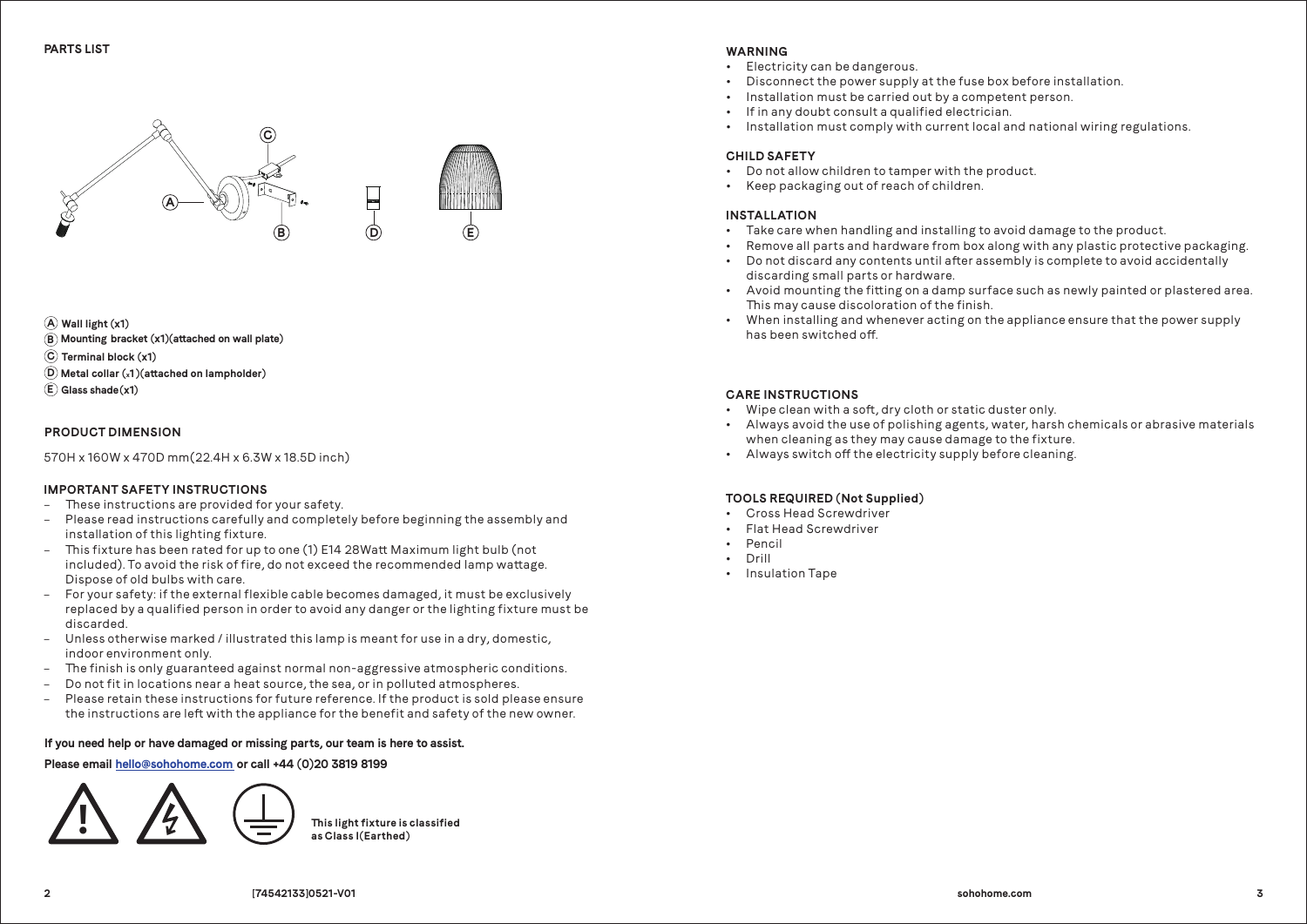





You will need to choose fittings that are specifically suited to the wall type and material you have. If you are unsure about what type of fittings to use please consult your local hardware store and/or qualified tradesperson to get the appropriate fittings.



from the fitting. Ensure that connections are tight and no loose strands of wire are left out of the connector block.